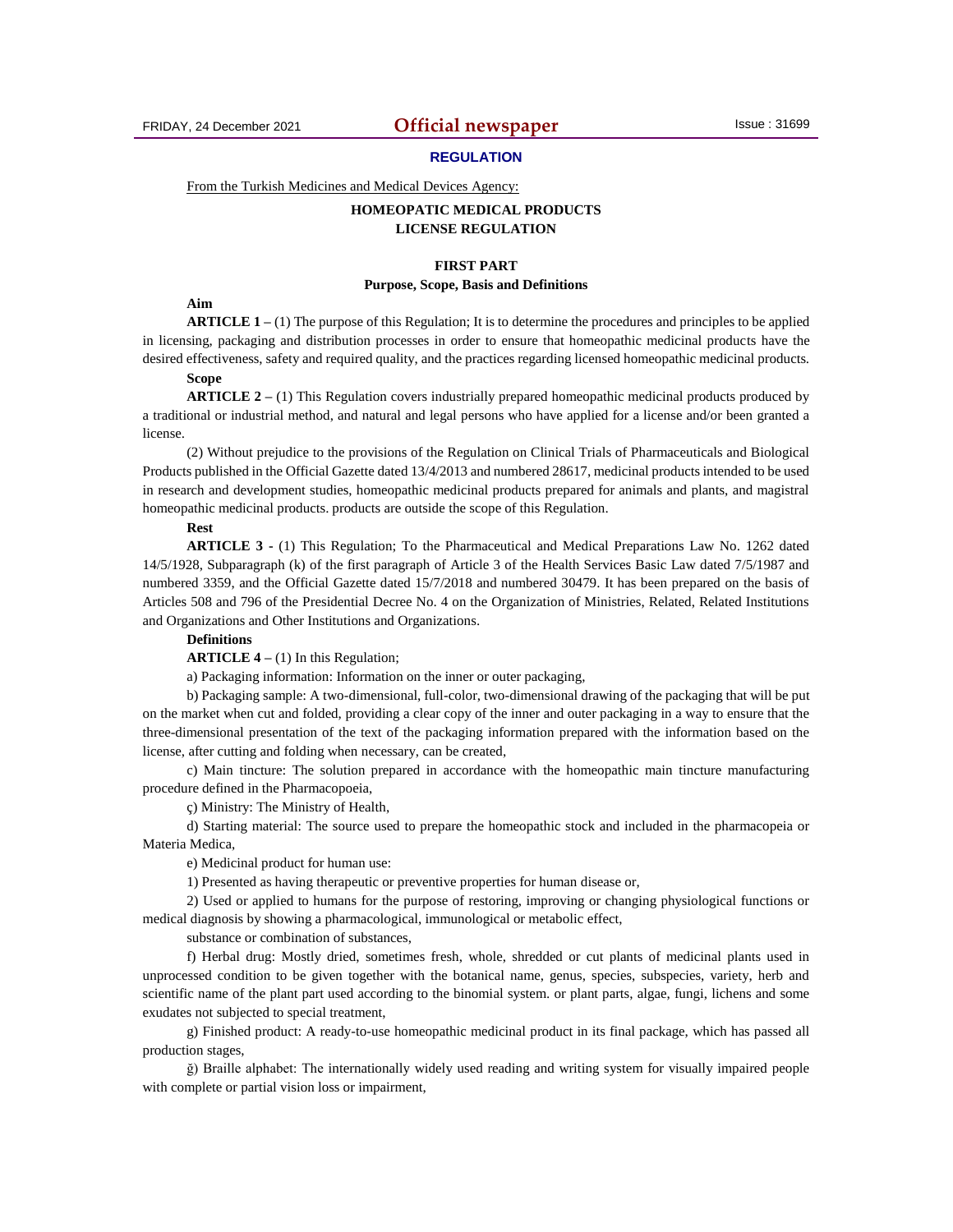h) Dilution: The process of reducing the concentration by using the appropriate solvent and method during the preparation of the homeopathic medicinal product,

ı) Pharmacopoeia: Turkish Pharmacopoeia or European Pharmacopoeia, or the official pharmacopoeia of the European Union member countries where it is not included in these Pharmacopoeia, or the pharmacopoeia approved by the Institution in cases where these pharmacopeias are not applicable,

i) Pharmaceutical form: The presentation form of the homeopathic medicinal product produced in accordance with its intended use,

j) Homeopathic stock: Used in the preparation of potencies of the homeopathic medicinal product; preparations that can be the main tincture or macerate formed with the starting material and/or the carrier material,

k) Homeopathic medicinal product: A medicinal product for human use prepared from homeopathic stock, in compliance with the homeopathic production procedure defined in the Pharmacopoeia,

l) Homeopathic Medicinal Product Information (HÜB): The document containing written information prepared for the user, presented with the homeopathic medicinal product,

m) Name of the homeopathic medicinal product: The trade name of the homeopathic medicinal product that has been invented or the name of the homeopathic medicinal product together with the name of the license holder of the homeopathic medicinal product, as mentioned in the pharmacopeia or Materia Medica,

n) Good agricultural practices: The processes required to make the agricultural production system socially viable, economically profitable and efficient, protecting human health, giving importance to animal health and welfare and the environment,

o) Law: Law No. 1262,

ö) Institution: Turkish Medicines and Medical Devices Agency,

p) Licensor Firm:

1) The company that authorizes the natural or legal person for the registration and sale of the imported homeopathic medicinal product in Turkey, or

2) The company that authorizes the natural or legal person for the manufacture, licensing and sale of the homeopathic medicinal product manufactured with a license in Turkey,

r) Materia Medica: A reference book accepted by the Institution, containing information on the therapeutic indications, posology and use of homeopathic stocks,

s) Nosod: Homeopathic preparations prepared using products obtained from human or animal disease processes, pathogens or their metabolic products, degradation products of animal organs or cultured microorganisms,

ş) Priority Evaluation Board: Established with the aim of giving priority to the applications for human medicinal products of strategic importance, which are the first in treatment or diagnosis, bring innovation, or are needed in terms of public health in order to ensure the sustainability of access to the drug or the rapid delivery of the drug to the society, in the Institution's business and operations. ; The Board, whose working procedures and principles are determined in accordance with the relevant guide,

t) Package transfer system: The application that enables the transfer of data matrix of all products transferred between the stakeholders and the hierarchy information of the transport units containing these products,

u) Lot: The amount of a homeopathic medicinal product obtained in a single production cycle during production and ensuring homogeneity,

ü) Potency: The level of potentiation of the homeopathic medicinal product,

v) Potentization: The process carried out by trituration or succussion together with dilution from the homeopathic stock during the preparation of a homeopathic medicinal product,

y) License: The document issued by the Institution showing that a homeopathic medicinal product can be produced and put on the market with a certain formula, in a certain pharmaceutical form and potency, in accordance with the accepted product information,

z) Licensing: The examination and approval procedures carried out by the Authority for a homeopathic medicinal product to be put on the market,

aa) License holder: The natural or legal person holding the license of the homeopathic medicinal product,

bb) Sarcode: Homeopathic preparations of healthy organs, tissues or metabolic factors obtained from healthy organisms (human or animal),

cc) Responsible technical staff: The person assigned by the applicant, graduated from one of the higher education institutions providing education in pharmacy or medical sciences, received homeopathy training approved by the Ministry and is responsible for the production of the homeopathic medicinal product in accordance with the relevant legislation, including good manufacturing practices,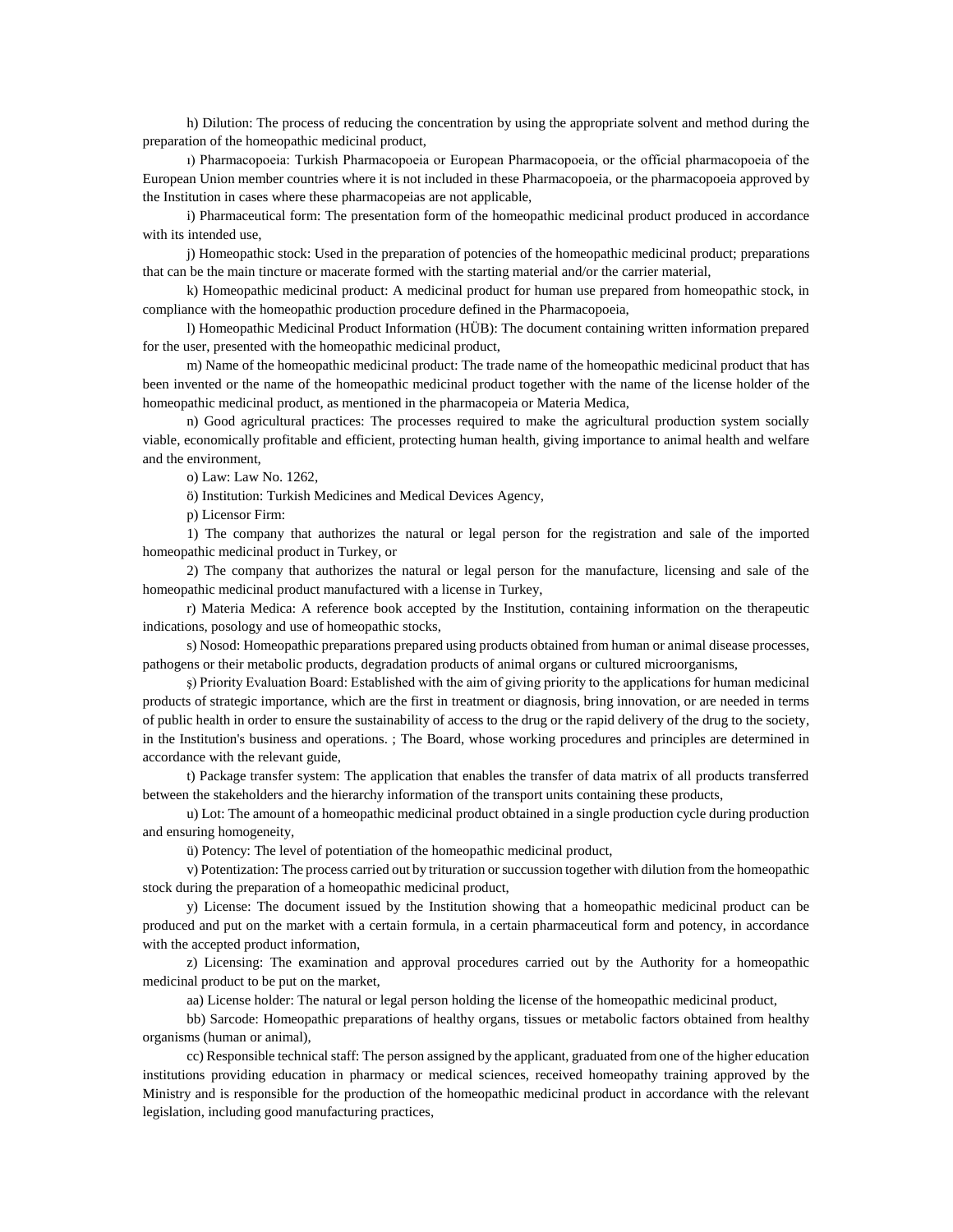çç) Sukkusion: Mixing by shaking with a certain power and violence,

dd) Carrier material: Substances used in the preparation of the homeopathic stock or in the potentiation process,

ee) Trituration: Mixing by crushing with a certain power and violence,

ff) Production place: The place where the pharmaceutical form of the homeopathic medicinal product is produced before the inner packaging,

gg) Product: Homeopathic medicinal product,

ğğ) Variation:

1) In the content of the information specified in the guide on the variations in the 8th, 9th and 10th articles and the licensed homeopathic medicinal products, or,

2) Conditions, obligations or restrictions affecting the licensing of HUB and homeopathic medicinal product, or packaging information and/or in HÜB,

changes made,

hh) Excipient: Substances included in the composition of the homeopathic medicinal product, excluding the homeopathic stock, carrier substance and packaging material,

means.

## **SECOND PART**

#### **License Application**

## **Licensing Obligation**

**ARTICLE 5 –** (1) No homeopathic medicinal product that is not licensed by the Agency in accordance with the provisions of this Regulation can be placed on the market.

## **License application and application form**

**ARTICLE 6 –** (1) Real or legal persons residing in Turkey apply for a license to the Agency in accordance with this Regulation and the Guidelines on Homeopathic Medicinal Products Licensing Application in order to obtain a license for placing a homeopathic medicinal product on the market.

(2) Except for cases deemed necessary by the Institution, force majeure or obligatory cases; License applications are only accepted electronically and all correspondence during the licensing process is carried out electronically only.

# **Persons who can apply for a license**

**ARTICLE 7 -** (1) Pursuant to Article 5 of the Law, those wishing to obtain a license to put the homeopathic medicinal product on the market;

a) real persons; Having graduated from one of the higher education institutions providing education in the fields of pharmacy, medicine or chemistry and having the authority to practice their profession in Turkey,

b) Legal persons; Employing someone who has the qualifications specified in subparagraph (a) as an "authorized person",

is essential.

(2) Real persons belonging to the dentistry profession and authorized to practice their profession in Turkey also have the right to apply for a license for homeopathic medicinal products used in dentistry.

## **THIRD PART**

# **Information and Documents to be Submitted in License Application**

# **Product information**

**ARTICLE 8 –** (1) The natural or legal person wishing to obtain a license for a homeopathic medicinal product applies to the Agency with the documents prepared in accordance with the Guidelines on the Application for the Registration of Homeopathic Medicinal Products and containing the following items regarding the product:

a) Name of the homeopathic medicinal product.

b) Pharmaceutical form.

c) The route of administration.

ç) Content of the finished product.

d) Packing size.

e) Potency of the homeopathic stock contained in the finished product.

f) Quantitative amount of auxiliary/carrier substances in the finished product.

g) Shelf life.

ğ) Information on safe potentiation.

(2) It is obligatory to notify the Institution about the updated information in this article.

# **Administrative information**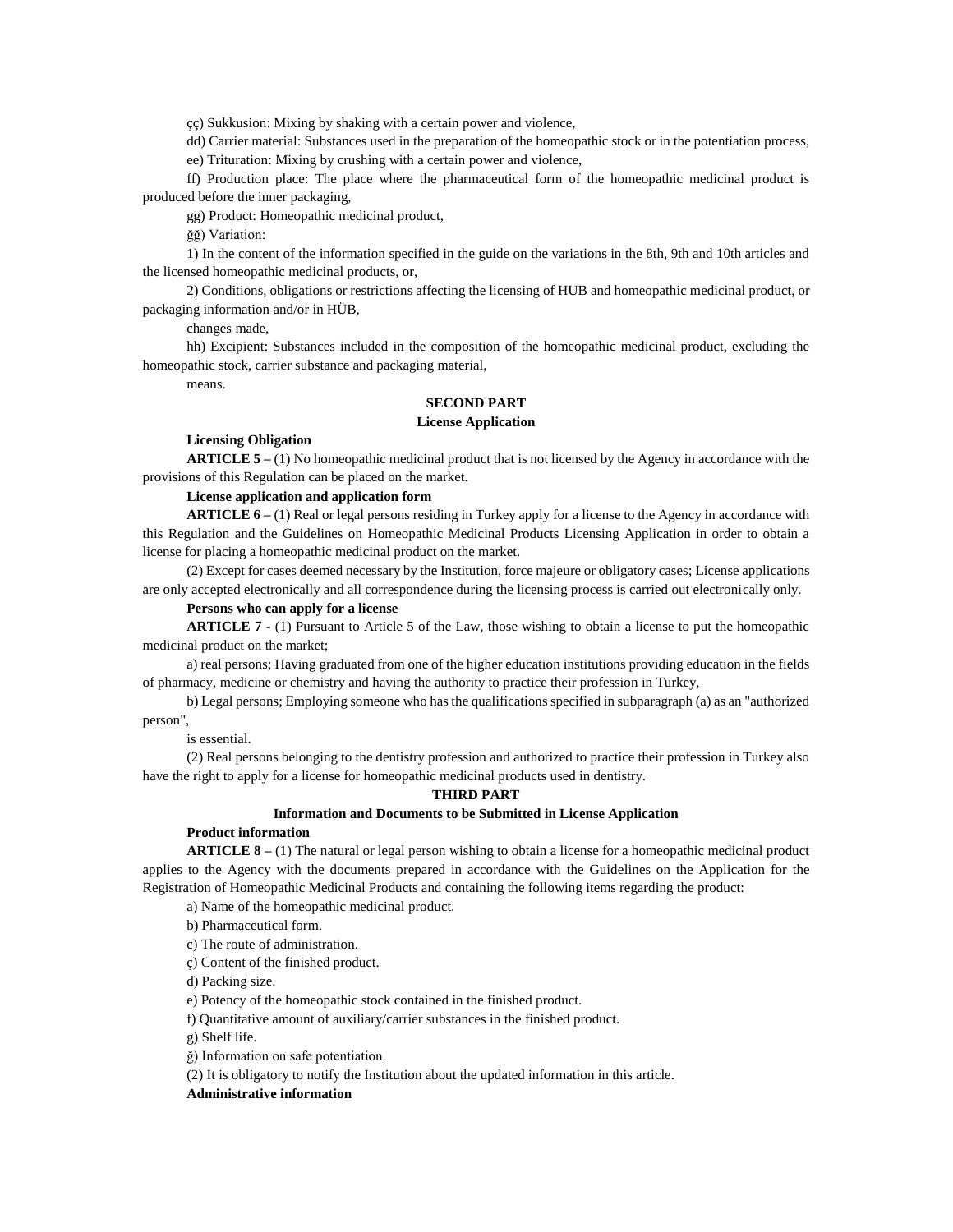**ARTICLE 9 –** (1) A natural or legal person wishing to obtain a license for a homeopathic medicinal product applies to the Agency with the documents containing the administrative issues listed below, which have been prepared in accordance with the Guidelines on the Application for a Homeopathic Medicinal Product Registration Application:

a) The applicant's diploma or notarized copy showing that he is a member of one of the professions specified in Article 7, or a graduation certificate from the Higher Education Council.

b) If the applicant is a legal person, the Turkish Trade Registry Gazette stating the partners of the company and the duties and titles of the responsible persons.

c) Approved document showing that the applicant is authorized to make the application.

ç) Applicant's name or company name, permanent address, registered e-mail (KEP) address, telephone and email address.

d) Name, permanent address, telephone number and e-mail address of the place of manufacture.

e) In case of importation of a homeopathic medicinal product, a document issued by the licensing company showing that the real or legal person making the import is the only authorized representative for the importation, licensing and sale of the said product in Turkey.

f) In case the homeopathic medicinal product is produced under license, a document issued by the licensing company showing that the real or legal person making the production is the only authorized representative for the licensing, production and sale of the said product in Turkey.

g) For the imported or licensed homeopathic medicinal product for which the application has been made, the list of other countries/countries where the product is put on the market, and a copy of the license/permit approved by the health authority of one of the countries in the list, and the list of other countries for which a license/permit application has been made, if any.

ğ) Name, address, telephone and e-mail address of the places where inner-outer packaging, batch release and batch control/analysis are made.

h) In case the applicant is not a manufacturer of homeopathic medicinal products to be manufactured in Turkey, the contract for contract manufacturing with a manufacturer that meets the conditions specified in the Regulation on Manufacturers of Medicinal Products for Human Use published in the Official Gazette dated 21/10/2017 and numbered 30217, and the registration certificate of the parties. .

ı) Regarding the homeopathic stock production places of the homeopathic medicinal product; For the homeopathic stock taken under the scope of the inspection by the Agency, the document issued by the Agency for the homeopathic stock production site(s), showing that the production is made in accordance with the good manufacturing practices guidelines, or the production site permit for the homeopathic stock production site(s) operating in Turkey; A document issued by an authorized health authority for homeopathic stock production sites that are not within the scope of inspection by the Institution, showing that the homeopathic stock is produced in accordance with internationally accepted good manufacturing practices, or in cases where this document is not physically issued,

i) A document approved by the Authority showing that the finished product has been produced in accordance with the internationally accepted good manufacturing practices guidelines issued by an authorized health authority for all production steps of the production site, given by the Authority, or for production steps for which no document is issued by the Authority, or In cases where the document is not physically issued, the information or document accepted by the Authority showing that production is made in accordance with the internationally accepted good manufacturing practices guides, or a document issued by the official authorities of the countries that have mutual recognition agreement with our country, showing that it can produce within the framework of good manufacturing practices, or to be manufactured in Turkey manufacturing site permit for homeopathic medicinal products.

j) The diploma or notarized copy of the diploma or notarized copy of the responsible technical staff, showing that he has graduated from one of the higher education institutions providing education in the fields of pharmacy or medicine, or the graduation certificate from the Higher Education Council or the original or notarized copy of the equivalence certificate approved by the Ministry.

k) The original or notarized copy of the homeopathy training certificate of the responsible technical personnel or the document showing that he has received equivalent training.

l) Curriculum vitae, address, telephone, e-mail address of the product safety officer and representative within the scope of pharmacovigilance practices and the document describing the duty of this person.

m) Document defining the science service within the scope of the Regulation on Promotional Activities of Medicinal Products for Human Use published in the Official Gazette dated 3/7/2015 and numbered 29405, and the address, KEP address, telephone, e-mail address of this service.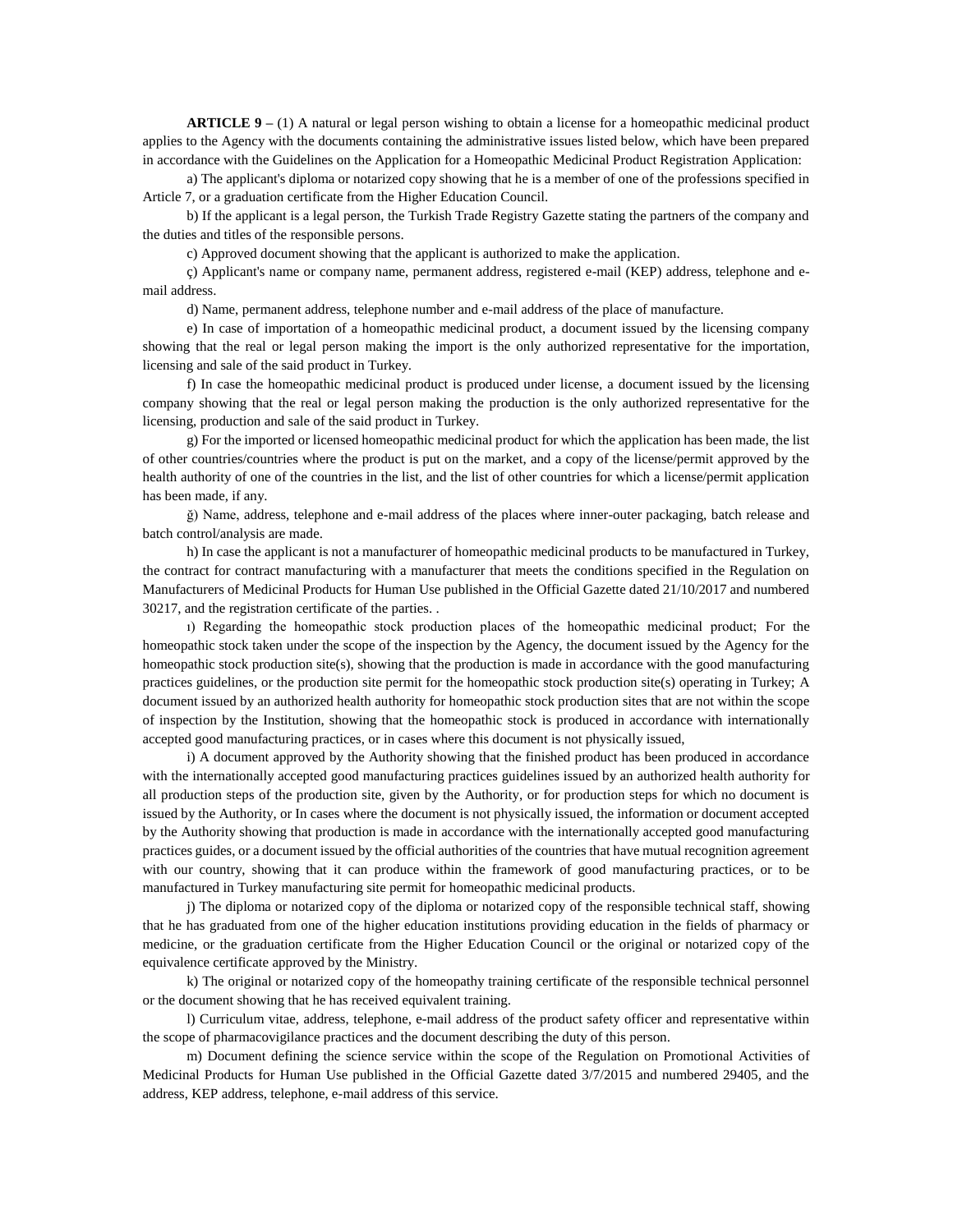n) The homeopathic medicinal product applied for; If the license application has been rejected by the competent authority of other countries or withdrawn by the applicant, or if the licensed/permitted product has been withdrawn or its license/permit has been suspended, stating the list of these countries together with the name of the product in the country in question, the date and justification of the transactions.

o) Package samples of HÜB and homeopathic medicinal product prepared in accordance with the 13th, 14th and 17th articles in the size and design to be presented to the market, and in case of importation or licensed production of the product, also approved by the competent authorities of the other country or countries where the product is put on the market, if any, and approval, if any. Current original HUB and packaging samples of the product showing the date.

ö) In case of importation or licensed production of the homeopathic medicinal product, the packaging sample of the product approved by the competent authority, HÜB and its sworn Turkish translation or, in cases where sworn translation cannot be made in our country, a sworn translation document translated into Turkish or English in another country.

p) Package samples of the size and design to be presented to the market of the HÜB and homeopathic medicinal product prepared in accordance with the relevant guide on the packaging, HÜB and tracking system in accordance with the 13th, 14th and 17th articles, and in case of import or licensed production of the product, as well as other other products where the product is put on the market, if any. HUB and packaging samples of the current reference product of the product, approved by the competent authorities of the country or countries and showing the approval date, if any.

r) Considering the potential risks posed to the environment by the homeopathic medicinal product for which the registration application has been made, the storage of the product, its application to patients, and the disposal of waste products in accordance with the provisions of the Waste Management Regulation published in the Official Gazette dated 2/4/2015 and numbered 29314. precautions and safety measures to be taken.

(2) All official documents included in the application and obtained from abroad must be apostille annotated or approved by the consulate. It is essential that all documents are submitted in Turkish. Parts deemed appropriate by the institution may be presented in English. However, those prepared in languages other than English must be submitted with a sworn Turkish translation. In cases where sworn translation cannot be made in our country, a sworn translation document translated into Turkish or English in another country may be accepted.

(3) It is obligatory to notify the Institution about the updated information in this article.

# **Control of starting materials and homeopathic stocks, production method, information about the finished product**

**ARTICLE 10** – (1) The following information about the control of starting materials and homeopathic stocks, production method and finished product controls is submitted in accordance with the Guidelines on the Application for the Registration of Homeopathic Medicinal Products:

a) Scientific name of starting materials, pharmacopoeial name of homeopathic stock.

b) Information on where starting materials were obtained.

c) On the basis of adequate bibliography describing how the homeopathic stock was obtained; documents explaining the rationale for its homeopathic use.

ç) Specifications, analysis control methods and acceptance limits of starting materials and homeopathic stocks.

d) Documents proving that there is no risk of biological contamination according to the characteristics of the homeopathic medicinal product.

e) If the homeopathic medicinal product contains substances of animal origin, the applicant's statement that there is no risk of causing Transmissible Spongy Encephalopathy (TSE) and the submission of the official authority letter, if any, and viral contamination tests if it contains human origin starting material.

f) The accuracy of the formulation of the homeopathic medicinal product and its analysis in the Institution's laboratory or in a laboratory accepted by the Institution for this purpose, in order to determine the applicability of the methods according to the pharmacopoeia method and specifications used by the manufacturer to control the product, if not, according to the company's method and specification.

g) Description of the production method.

ğ) Potency information and production flow chart of the homeopathic stock.

h) Production method specific (in-process) controls.

i) Reproducibility of production methods specified in the pharmacopoeia, validation of the methods if not included in the pharmacopoeia.

i) Stability for main tincture or homeopathic stocks.

j) Finished product specifications.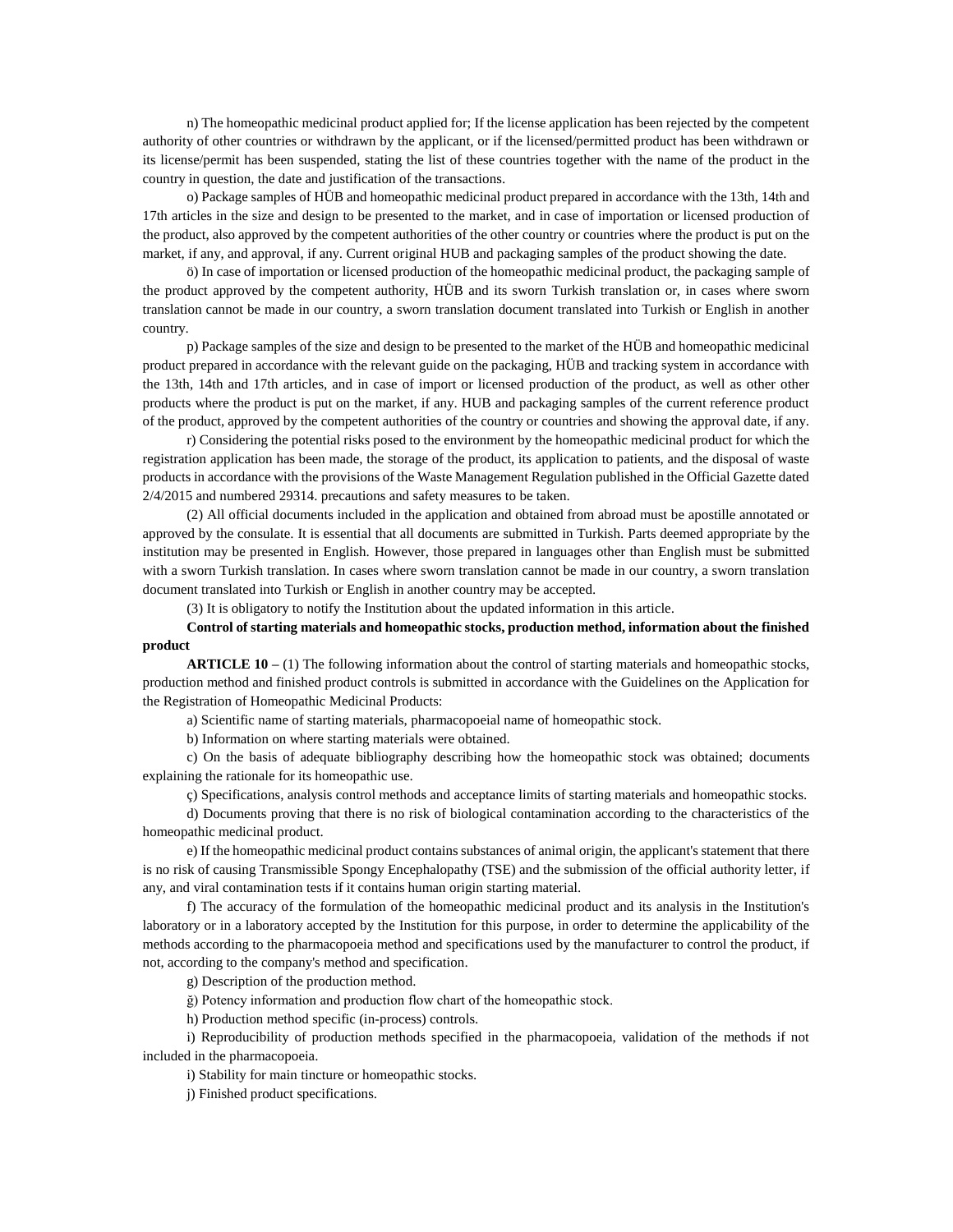k) Finished product control methods and reproducibility of production methods specified in the pharmacopoeia, validation of methods if not included in the pharmacopoeia.

l) Data on the stability of the finished product.

m) Description of the control methods used by the manufacturer and, where applicable, presented in accordance with the pharmacopoeia.

n) In case the finished product is prepared from toxic compounds, experimental data in which the diagnosis and amounts of all toxic compounds are determined.

o) Results of physicochemical, biological or microbiological tests.

(2) The definition of the homeopathic stock used to prepare the homeopathic medicinal product is justified by reference to the pharmacopoeia. Where it is not in the pharmacopoeia, it can be justified by reference to Materia Medica.

(3) Detailed summaries of the documents related to the results of physicochemical, biological or microbiological tests specified in subparagraph (o) of the first paragraph, prepared in accordance with Article 11, must be submitted.

(4) In cases where the diagnosis and amounts of toxic compounds cannot be determined due to the dilutions in the finished product specified in subparagraph (n) of the first paragraph, full validation of the production and dilution process can be submitted in order to prove the quality of the finished product.

(5) If necessary, additional information and documents may be requested by the Authority for nosod and sarcods. (6) It is obligatory to notify the Institution about the updated information in this article.

#### **Expert reports**

**ARTICLE 11** – (1) When applying to the Agency, the license applicant submits the expert reports signed by the relevant experts regarding the quality and safety of the homeopathic medicinal product applied for.

(2) The duties of the experts who will prepare the reports, according to their qualifications, are as follows:

a) To perform tasks within their own disciplines, such as analysis, toxicology and similar experimental sciences, and objectively describe the qualitative and quantitative results obtained.

b) To prepare the observations in accordance with the Guidelines on the Application for Homeopathic Medicinal Products Registration, and in particular;

1) For analysts, whether the homeopathic medicinal product complies with the declared composition is determined by the control methods used by the manufacturer,

2) The homeopathic medicinal product is suitable in terms of toxicity,

to indicate.

(3) The resume of the expert, the statement of professional relationship with the applicant and, when necessary, the justification of the documents used for the application should be stated.

(4) The detailed reports of the experts form a part of the documents attached to the application submitted by the applicant to the Institute.

(5) The expert report showing that the product has been produced in accordance with the relevant legislation, including good manufacturing practices, is approved by the responsible technical staff.

## **Application**

**ARTICLE 12 -** (1) Without prejudice to the provisions of the Industrial Property Law dated 22/12/2016 and numbered 6769, only the applications for products that meet the following conditions are evaluated by the Authority:

a) Oral or external use of the homeopathic medicinal product.

b) It is obtained from a single homeopathic stock.

c) The absence of an indication in all file information of the homeopathic medicinal product.

ç) The homeopathic medicinal product is diluted sufficiently to guarantee its safety; In particular, the finished product contains less than one in every 10,000 of the main tincture, or less than 1/100 of the lowest dose used in treatment according to the literature, of the active ingredients, without requiring a doctor's prescription.

(2) A separate application is made for each homeopathic medicinal product with different potency, route of administration and pharmaceutical form derived from the same homeopathic stock.

## **CHAPTER FOUR**

## **Packaging Information and Terms of HUB**

**Information to be found on the outer packaging**

**ARTICLE 13 –** (1) In the outer packaging of the homeopathic medicinal product or, if there is no outer packaging, in the inner packaging;

a) The wording "Homeopathic Medicinal Product" legibly and clearly,

b) Name, potency and pharmaceutical form of the homeopathic medicinal product,

c) The pharmacopoeial name and potency of the homeopathic stock,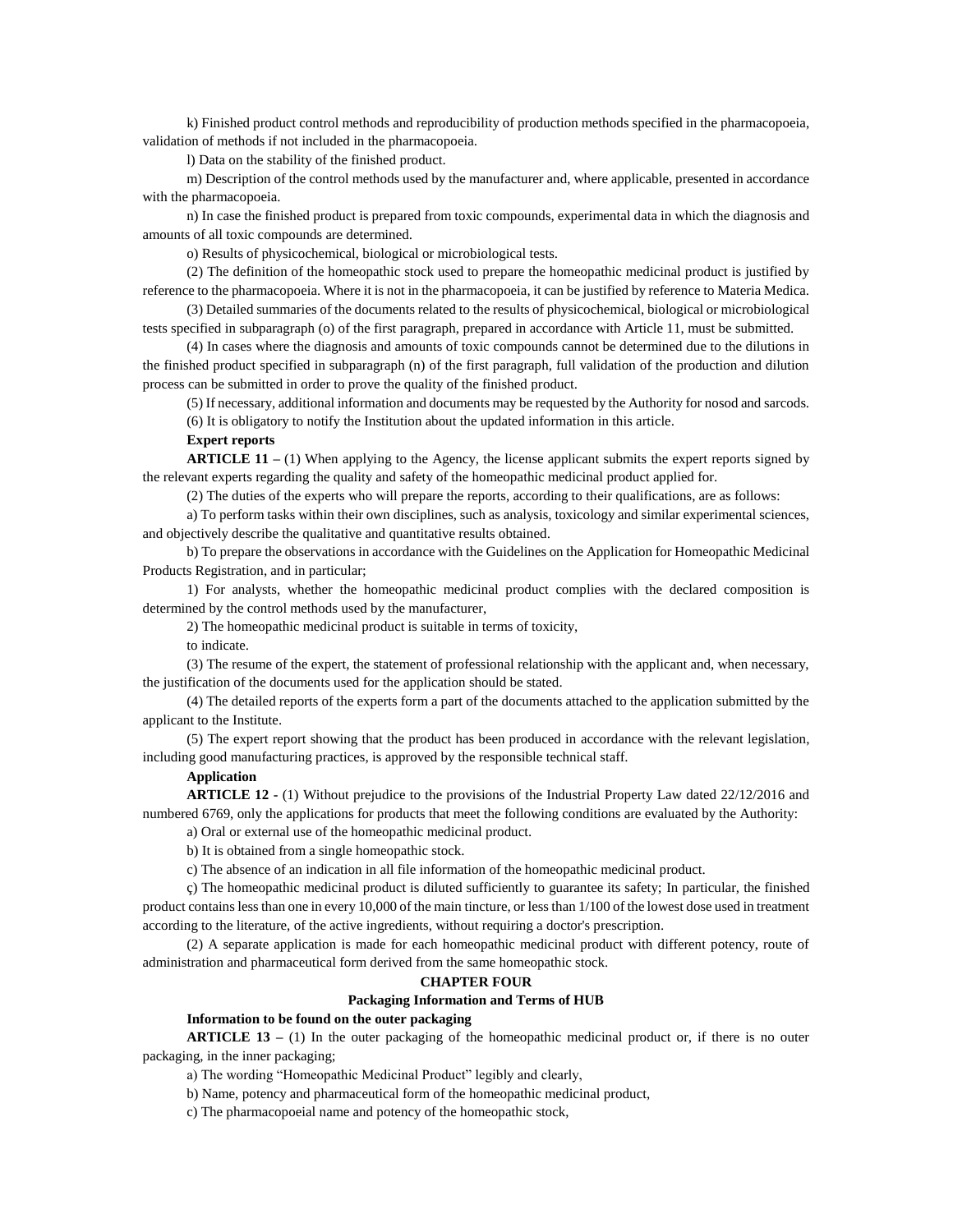ç) Excipients and carrier substances, which are known to have obvious effects and are included in the Guide on Packaging Information of Medicinal Products for Human Use and Excipients in the Instructions for Use; If the homeopathic medicinal product is topical, all excipients and carriers,

d) The method of application and, if necessary, the route of administration,

e) The amount of product contained in the package,

f) Warning that the homeopathic medicinal product should be kept out of sight and reach of children and in its package,

g) If necessary, special warnings regarding the homeopathic medicinal product,

ğ) A warning about consulting a doctor or pharmacist in case of an unexpected effect during use,

h) Warning not to buy cut or opened packages,

ı) The storage conditions of the product as well as special storage conditions, if any,

i) Production place and address,

j) The registration date and number of the product,

k) "Read the homeopathic medicinal product information before use." warning,

l) "Sold only in pharmacies." warning,

m) Name and address of the license holder,

n) Lot number,

o) expiration date,

ö) In order to ensure the traceability of the homeopathic medicinal product, the QR code and visually readable information about the content of the data matrix,

p) Special warnings regarding the disposal of unused products or wastes arising from products and, if necessary, an appropriate collection system,

takes place.

(2) Existing outer packaging of products without HÜB must contain the statements that should be included in the HÜB.

(3) The Braille requirement for a homeopathic medicinal product applies to the product's trade name. Where the product has several potencies, the potency of the product and the pharmaceutical form may be limited.

(4) In accordance with the Regulation on Control of Packaging Wastes published in the Official Gazette dated 26/6/2021 and numbered 31523, the recyclable packaging symbol and the abbreviation indicating the type of packaging and the number of the material type are placed on the packaging. The management of the outer packaging wastes of homeopathic medicinal products is carried out in accordance with the provisions of the relevant legislation.

(5) The outer packaging of the homeopathic medicinal product must be in Turkish.

**Information to be found on the inner packaging**

**ARTICLE 14 –** (1) The information required on the inner packaging is as follows. In the inner packages that do not have the features specified in subparagraphs (a) and (b), all of the information required to be found on the outer packaging is included, except for the points specified in subparagraphs  $(\check{g})$ ,  $(h)$ ,  $(k)$  and  $(\check{o})$  of the first paragraph of Article 13.

a) In inner packagings in the form of blisters, as a minimum;

1) The wording "Homeopathic Medicinal Product" legibly and clearly,

2) The name of the homeopathic medicinal product,

3) The pharmacopoeial name and potency of the homeopathic stock,

4) The expiry date written in accordance with the date on the visually readable information next to the QR code, 5) Lot number,

6) The name or emblem or logo of the license holder,

takes place.

b) As a minimum, in inner packagings that are so small that the features and information determined in terms of packaging information cannot be included;

1) The name of the product, its potency, pharmaceutical form and, where necessary, the route of administration,

2) Application method,

3) The expiry date written in accordance with the date on the visually readable information next to the QR code,

4) The amount of product contained in the packaging,

5) Lot number,

6) If possible, the name or emblem or logo of the license holder, takes place.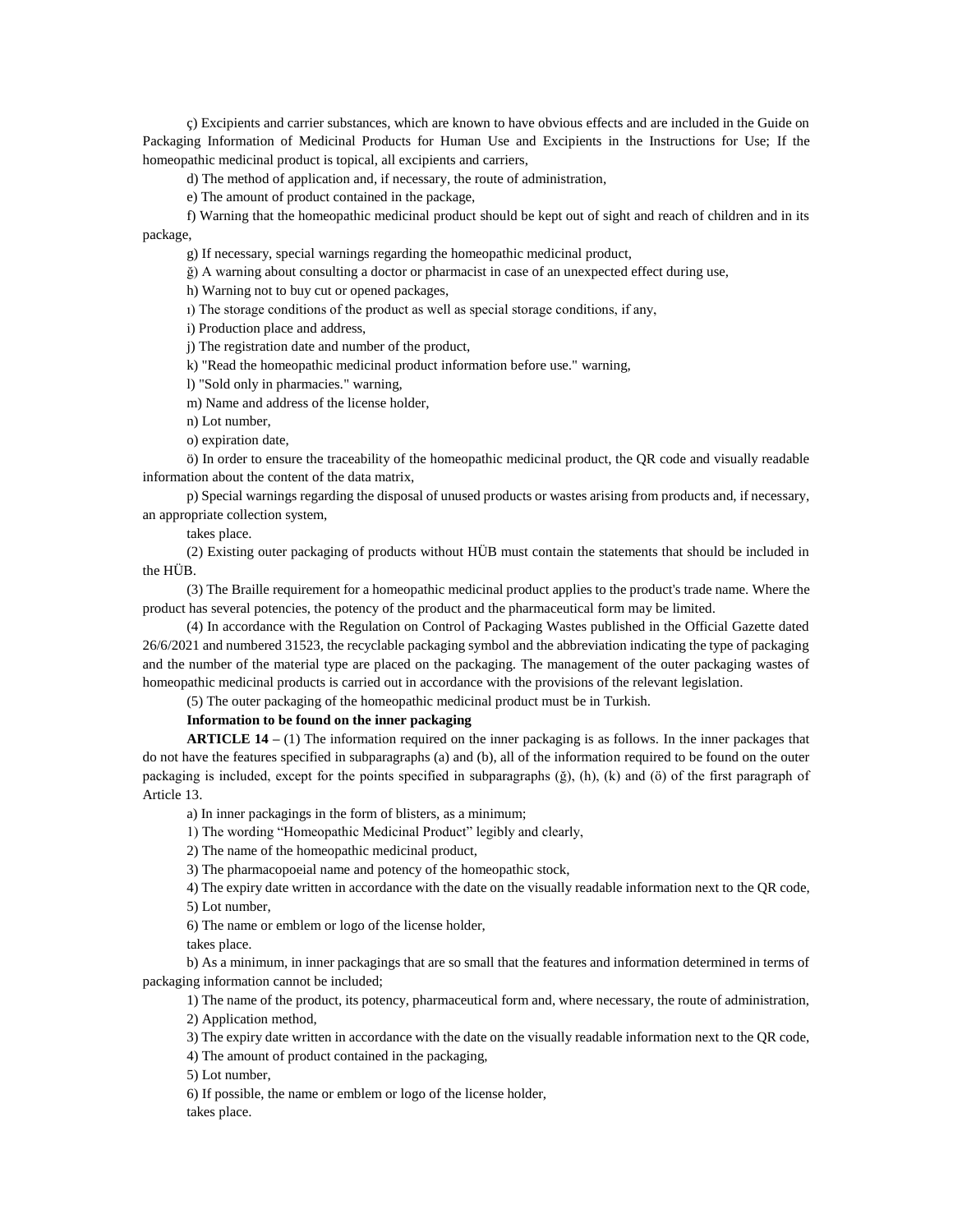(2) The existing packages of the products that do not have an outer packaging contain the statements that should be included in the outer packaging specified in Article 13.

(3) The inner packaging of the homeopathic medicinal product must be in Turkish. However, in cases where the justification is approved by the Authority and the outer packaging is in Turkish, it may be accepted that the inner packaging is prepared using one of the official languages of the European Union member states.

## **Symbols and other information**

**ARTICLE 15 –** (1) The outer packaging and the HÜB may contain symbols and pictorial diagrams explaining the information specified in the first paragraphs of Articles 13 and 14, and other information that is useful for users and compatible with the HÜB of the homeopathic medicinal product, provided that it is not encouraging and does not have a promotional nature. .

(2) Detailed issues regarding the symbols, pictorial diagrams and information specified in the first paragraph are arranged in the relevant guide on packaging, HÜB and tracking system.

## **Other requirements on packaging**

**ARTICLE 16 –** (1) For homeopathic medicinal products that have a limited period of use after thawing, diluting or opening, the period of use and storage conditions are separately indicated on the package.

(2) In order to avoid the risk of confusion and error, color and size differences are clearly provided where necessary in the packages of homeopathic medicinal products that are similar in terms of name, pharmaceutical form and presentation but differ in potency.

(3) In case the homeopathic medicinal product is available for placing on the market, the information of the HÜB must be in Turkish. However, when necessary and desired, one of the official languages of the European Union member states can be used in addition to Turkish in the outer packaging, inner packaging and HÜB, provided that the same issues are included in all the languages used and with the approval of the Authority.

(4) The information specified in the first paragraphs of Articles 13 and 15 and the first and second paragraphs of Article 14 must be easily readable, clearly understandable and indelible.

### **Homeopathic Medicinal Product Information**

**ARTICLE 17 –** (1) HUB is prepared in a way that the user can easily understand. HÜB is presented in a way that includes the following information and in accordance with the Guide on Packaging and Homeopathic Medicinal Product Information, Readability and Follow-up of Homeopathic Medicinal Products:

a) For identification of the homeopathic medicinal product;

1) Name of the homeopathic medicinal product, pharmaceutical form, scientific name and potency of the homeopathic stock,

2) The amount of product contained in the package,

3) The expression "Homeopathic Medicinal Product",

should take place.

b) Special warnings about the auxiliary/carrier substances that are important for the safe use of the homeopathic medicinal product and the necessary warnings specific to the homeopathic medicinal product, if any.

c) As general and necessary information for the correct use of the homeopathic medicinal product, instructions regarding the method of application and, if necessary, the route of administration are given.

ç) The shelf life of the homeopathic medicinal product depends on its structure.

d) "Sold only in pharmacies." warning is included.

e) Along with the statement emphasizing that the expiry date is on the package;

1) Warning about not using after this date,

2) Storage conditions,

3) If necessary, warning against a visible deterioration/change in the product,

4) Pharmaceutical form and content in weight, volume or dosage unit for the presentation of each homeopathic medicinal product,

5) Production site name and address,

is found.

f) The date the HUB was last updated.

g) The name and address of the license holder are indicated.

ğ) HÜB can be prepared in accordance with the Guide on the Application for License for Homeopathic Medicinal Products for visually impaired people with complete or partial vision loss or impairment, and the Guide on the Package and Homeopathic Medicinal Product Information, Readability and Follow-up of Homeopathic Medicinal Products.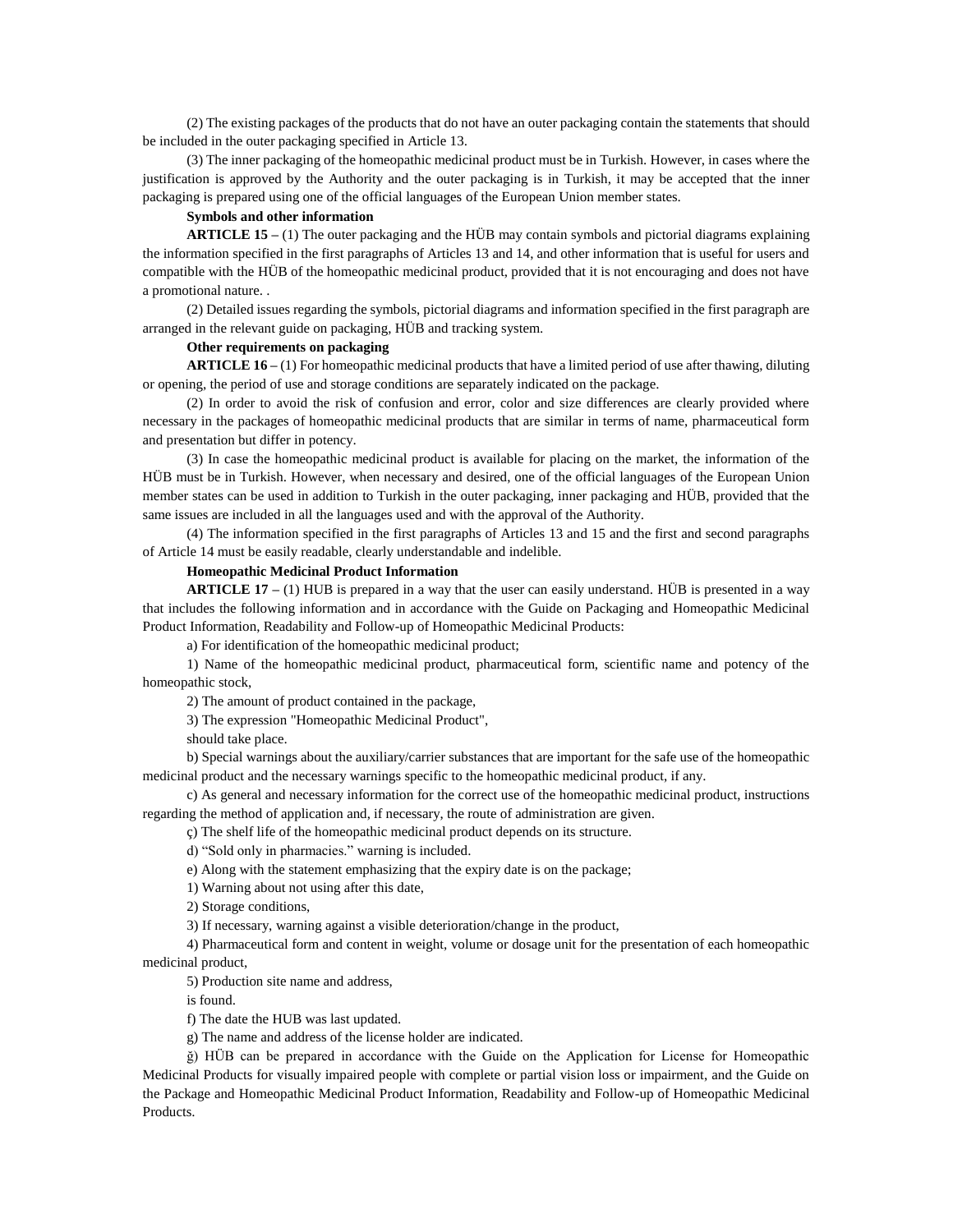h) The HUB should be easily readable and clearly understandable.

ı) Special precautions regarding the disposal of a used homeopathic medicinal product or, if necessary, waste materials originating from such a product are indicated.

(2) The requirements regarding the packaging information in the Regulation on the Safety of Medicines published in the Official Gazette dated 15/4/2014 and numbered 28973 are included.

(3) In cases where animal source is used in homeopathic stock and auxiliary/carrier materials of homeopathic medicinal products, this source is included in the HÜB in accordance with the relevant guide.

## **Distribution**

**ARTICLE 18 –** (1) In the distribution of homeopathic medicinal products, it is obligatory to comply with the provisions of the Guide on Packaging and Homeopathic Medicinal Product Information, Readability and Follow-up of Homeopathic Medicinal Products. However, in the purchases to be made by official health institutions and organizations, some additional information may be used in the packaging information, provided that it is not contrary to this Regulation.

(2) Licensees; When shipping more than one homeopathic medicinal product, it uses transport packaging to ensure the reliability of these products. Transport packages can be as packages, parcels, boxes or ties and can be placed inside each other. The quantities contained in the transport packages are determined at reasonable levels to carry them from opening to the last point during the sale.

(3) An identifier containing the information identifying the transport package or an identifier containing all the data matrix information of the homeopathic medicinal products in the transport package must be found on the transport packaging. The identifiers to be placed on the transport packaging are applied as determined in the relevant legislation. Stakeholders can use the Package Transfer System to transfer these identifiers between them.

(4) In cases where there is a problem in data coding due to the characteristics of the packages of homeopathic medicinal products, the transport packages of homeopathic medicinal products that can be sold together in more than one quantity are data-coded as a product.

#### **CHAPTER FIVE**

# **Evaluation, Licensing and Placing on the Market of the License Application**

# **Preliminary examination of the application**

**ARTICLE 19 –** (1) The issue whether the application file submitted to the Agency for obtaining a license for a homeopathic medicinal product is a complete application in terms of the documents to be submitted according to the nature of the application and the electronic license application requirements shall be evaluated by the Institution by subjecting it to preliminary examination. This evaluation is made in the order of application date. However, the applications that are deemed appropriate to be evaluated as priority or high priority in the licensing procedures by the Priority Evaluation Board are carried out with priority.

(2) Necessary evaluation is made within thirty days after the application file reaches the Institute and the result is notified to the applicant. If the application is found to be incomplete, the applicant completes the deficiencies within thirty days. The second preliminary examination to be made after the deficiencies are completed and submitted to the Authority shall be concluded within thirty days.

## **Evaluation of the application and licensing criteria**

**ARTICLE 20 –** (1) In the application, documents proving the safety and quality of the homeopathic medicinal product are examined scientifically and administratively.

(2) The criteria to be taken into account by the Agency regarding the product when issuing a homeopathic medicinal product license are as follows:

a) The quality has been demonstrated by appropriate technological and pharmaceutical properties.

b) Proven safety under the anticipated conditions of use.

c) The control tests performed to determine whether there is viral contamination in blood products prove that the product is safe and the source of the plasma used in the preparation of these products is notified.

#### **licensing period**

**ARTICLE 21** – (1) The Institute officially notifies the applicant that the application has been accepted or rejected as a result of the preliminary examination. The notification that the application has been accepted is accepted as the beginning of the licensing process. The licensing process is finalized within the next two hundred and ten days. However, the time taken for the evaluations of institutions outside the Agency, the time for public holidays excluding weekends and the time for extraordinary situations are not included in the licensing period.

(2) In cases where additional information and documents are requested from the applicant during the licensing process, the licensing period is suspended until the relevant information and documents are obtained.

## **Procedural rejection of the application**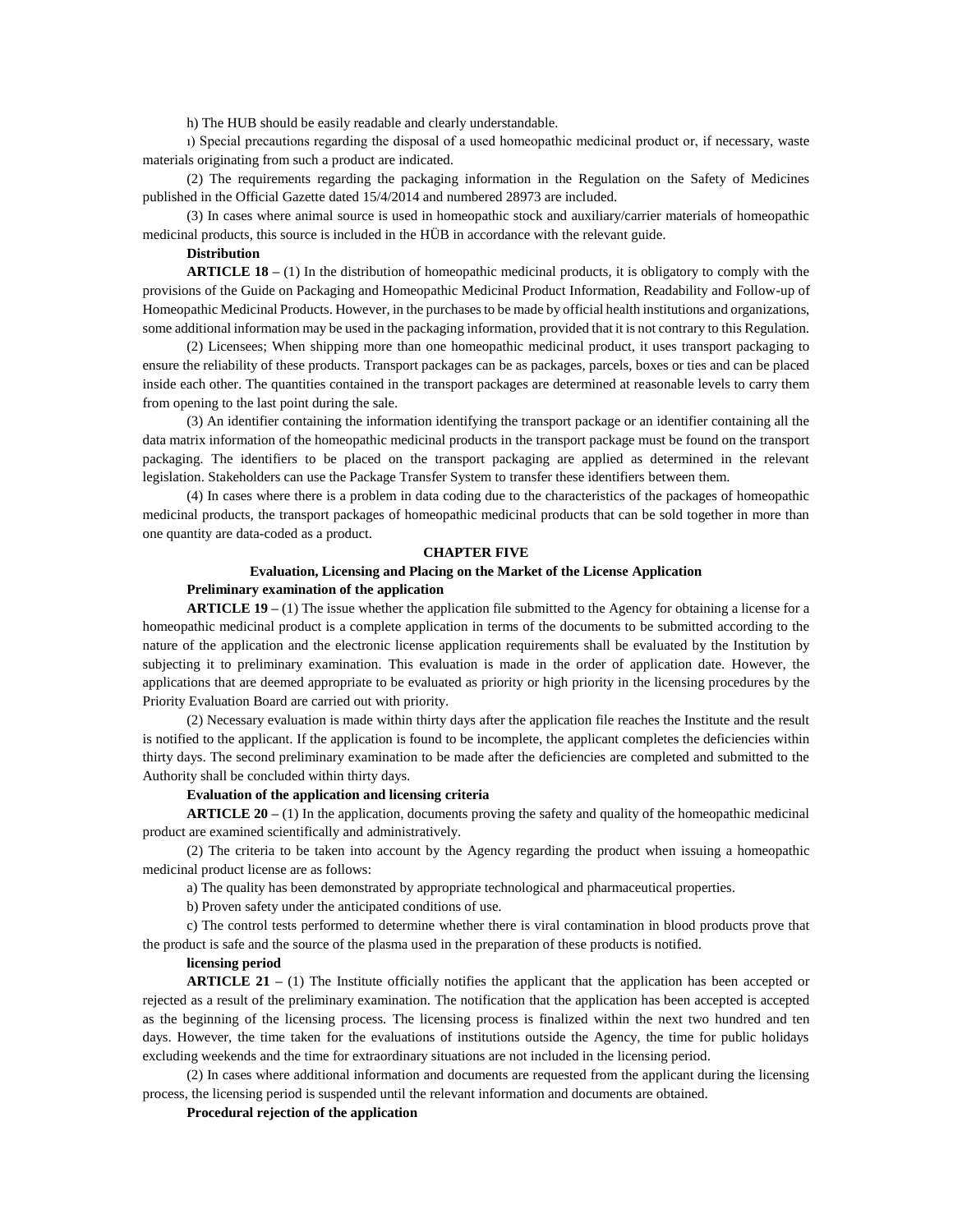**ARTICLE 22 –** (1) In the evaluation of the license application made by the Authority within the scope of this Regulation, if the following situations are detected, the application is rejected due to the procedure and returned to the owner:

a) Failure to complete the deficiencies regarding the first preliminary examination and not make the second application within the time limit, or failure to complete the deficiencies regarding the first preliminary examination in the second preliminary examination application.

b) Failure to submit the information and documents requested by the Institution, other than the preliminary examination process, or the information and date to be submitted, together with the explanation that such information and documents could not be submitted, to the Institution within thirty days at the latest.

c) Failure to pay the license fee within sixty days after the official notification to the applicant that the licensing process has been completed.

#### **Fundamental rejection of the application**

**ARTICLE 23 –**(1) The homeopathic medicinal product for which a license application has been applied is subjected to analysis. In case of nonconformity in the analysis, the analysis is repeated with the improved samples. If non-compliance is found in the second analysis, an evaluation meeting is held with the company representatives about the analysis method, and the analysis method of the new sample is determined and analyzed. If non-compliance is found in the third analysis, a final evaluation meeting is held with the company representatives, the analysis non-compliance is described, and the analysis is made for the last time by determining the new analysis method. Although the specified analysis steps are completed, the application is rejected on the merits in cases where the qualitative and quantitative formula inconsistency and the declared specifications are outside the acceptable limits.

(2) As a result of the evaluation of the documents and information submitted after the applicant is given the right of maximum three written and two verbal answers for each of the following situations in the evaluation process of the application;

a) The qualitative and/or quantitative composition cannot be explained within the framework of homeopathic rules, including the level of potentiation,

b) It may be harmful under normal use conditions,

c) Its quality is not adequately documented,

In the event that at least one of the conditions is detected, the license application is rejected on the merits.

## **Notification of the fundamental refusal of the application and objection**

**ARTICLE 24 –** (1) In case of rejection of the license application on the merits, the decision shall be notified to the applicant with justification, or if the notification cannot be made, it may be announced on the website of the Authority. The applicant has the right to object to the Institute within forty-five days from the date of notification or announcement against the decision. If no objection is made within forty-five days, the application documents are returned to the owner. In case the applicant does not receive the documents back; The provisions of the Regulation on State Archive Services published in the Official Gazette dated 18/10/2019 and numbered 30922 are applied.

(2) The objection is evaluated by the Institute within ninety days and the result is notified to the applicant. During the evaluation of the objection, if deemed necessary, the applicant is given the right of oral explanation and defense.

(3) The decision made as a result of the evaluation of the objection is final and no objection can be made to the Institute regarding the said decision.

(4) The rejection of the application on the merits shall not prevent the applicant from re-applying for a license. **Granting the license**

**ARTICLE 25 –** (1) As a result of the examination and evaluation of the documents submitted to the Institute by the applicant, a license is issued for the homeopathic medicinal products that are found to be in compliance with the issues stipulated in this Regulation and the applicant is informed.

(2) A second license shall not be granted to the same natural or legal person, even with a different trade name, for a homeopathic medicinal product licensed by the Agency and a product in the same pharmaceutical form, having the same composition and potency in unit dose in terms of homeopathic stock.

(3) The same natural or legal person cannot use a different trade name for homeopathic medicinal products with the same homeopathic stock, for different potency or route of administration or pharmaceutical forms.

(4) A homeopathic medicinal product license cannot be issued with the same name as a medicinal product for human use, traditional herbal medicinal product, products that can be offered for sale with a health claim, cosmetic products or food supplements already licensed or authorized by the Authority.

(5) Licenses, certificates and other internationally valid documents may also be prepared as physical documents by the Authority.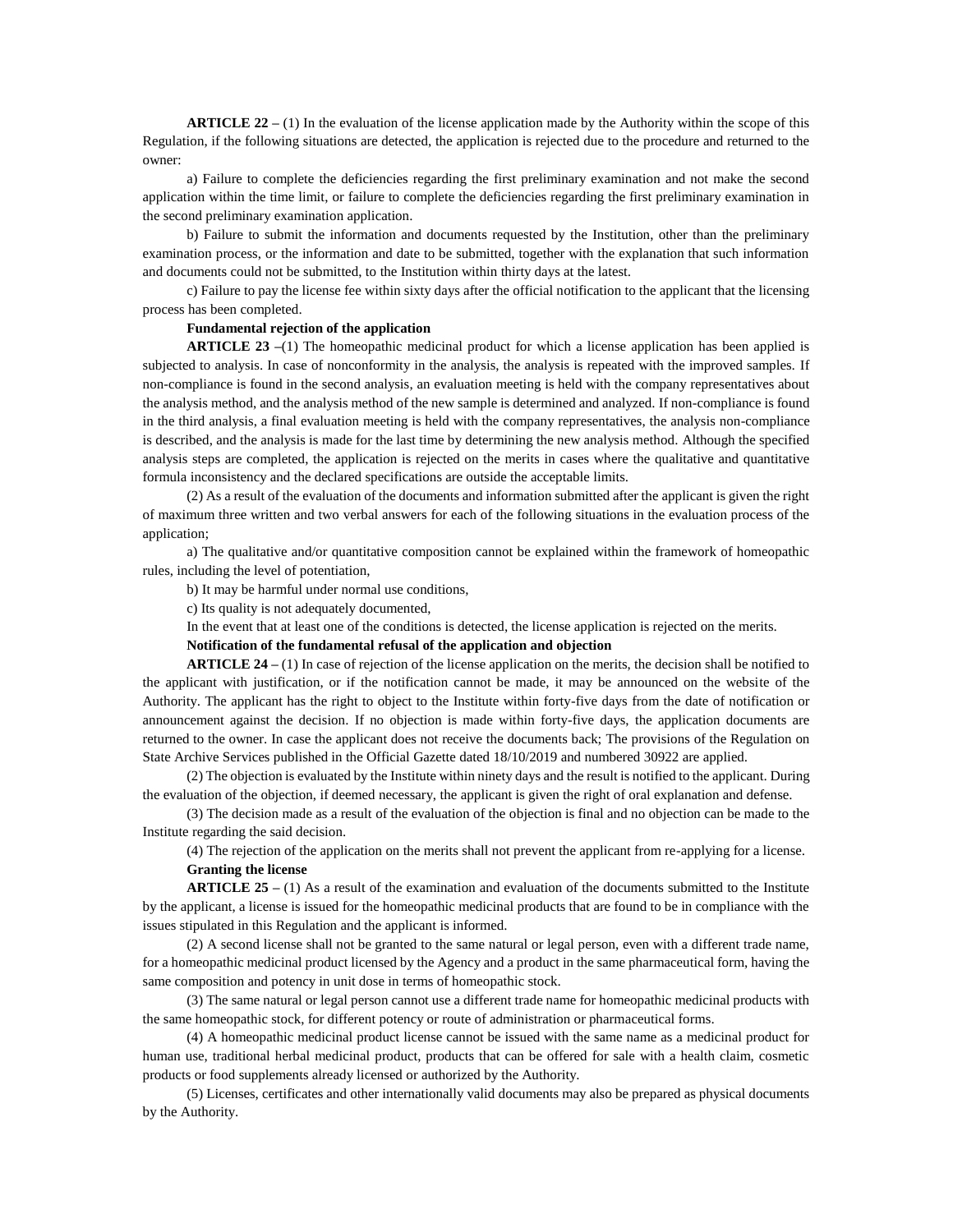(6) The list of homeopathic medicinal products licensed by the Authority is announced on the official website of the Authority and in the Official Gazette once a year.

#### **Post-registration variations**

**ARTICLE 26 –** (1) With the exception of the provision of Article 33, after the homeopathic medicinal product is licensed, an application is made to the Agency by the registration holder in accordance with the provisions of the relevant guideline for all changes regarding this product.

(2) For a homeopathic medicinal product for which a license application has been made, applications for variations are not accepted except for administrative changes and mandatory conditions, except for the change in the product name.

(3) If the information and documents requested by the Institute for the variation application made pursuant to the first paragraph or the necessary explanations regarding the failure to submit such information and documents together with the date of submission are not submitted to the Institute within thirty days at the latest, the variation application loses its validity. In cases where the failure to apply the variation creates quality and safety problems for the relevant homeopathic medicinal product, the provisions of Article 28 shall apply.

(4) In case of an application, the Institution may give scientific advice to the applicant after the homeopathic medicinal product is licensed, subject to a fee included in the price schedule.

## **The validity period of the license**

**ARTICLE 27 –** (1) Licenses issued for homeopathic medicinal products licensed by the Agency are valid indefinitely, provided that the obligations set forth in Article 31 are fulfilled by the license holder.

## **Suspension of license**

**ARTICLE 28 –** (1) Regarding a licensed homeopathic medicinal product;

a) It is produced with a different content than the content that is the basis of the license,

b) Making changes in the content, potency, pharmaceutical form and packaging without the knowledge and/or approval of the Authority,

c) The registration holder does not take into account scientific and technical advances in terms of production and control methods, and the necessary changes are not made in order to ensure that the homeopathic medicinal product is produced and controlled with generally accepted scientific methods, or if a change has been made, this change is not submitted to the approval of the Authority,

ç) Disregarding the warning made for products that are found to be faulty as a result of market controls and continuing faulty production,

d) Failure by the license holder to respond to the Authority's instructions regarding the product within the time specified by the Authority,

e) It is determined that there are errors in the documents submitted in the application made in accordance with the provisions of this Regulation, which will affect the quality or safety of the product, or the documents submitted lose their validity,

f) The reasons presented by the license holder are not found appropriate by the Authority,

g) Decision to suspend the license as a result of the evaluation by the Authority of the notifications received within the framework of pharmacovigilance practices,

ğ) Determining the situations that require the suspension of the license in accordance with the provisions of the Regulation on the Safety of Medicines,

h) If it is determined that the production method and control methods used by the producer in subparagraphs (ğ) and (ı) of the first paragraph of Article 10 are not applied as specified,

ı) Not making or notifying the necessary updates in HÜB,

i) Provided that it is approved by the Authority, at least one commercial batch of a homeopathic medicinal product has not been put on the market within the first thirty months from the date of registration, except for the cases where it is not produced for a single country market or cannot be offered to the market in our country due to the size of the commercial batch,

j) At least one commercial batch of a licensed homeopathic medicinal product manufactured in our country and previously put on the market within the scope of data matrix application is in the domestic or foreign markets for an uninterrupted thirty months; For the product imported to our country, it is determined that it is not in the domestic market or the official documents showing that it has been put on the market for homeopathic medicinal products outside the scope of the data matrix application are not submitted to the Agency,

k) Failure to fulfill the obligations set forth in Article 31,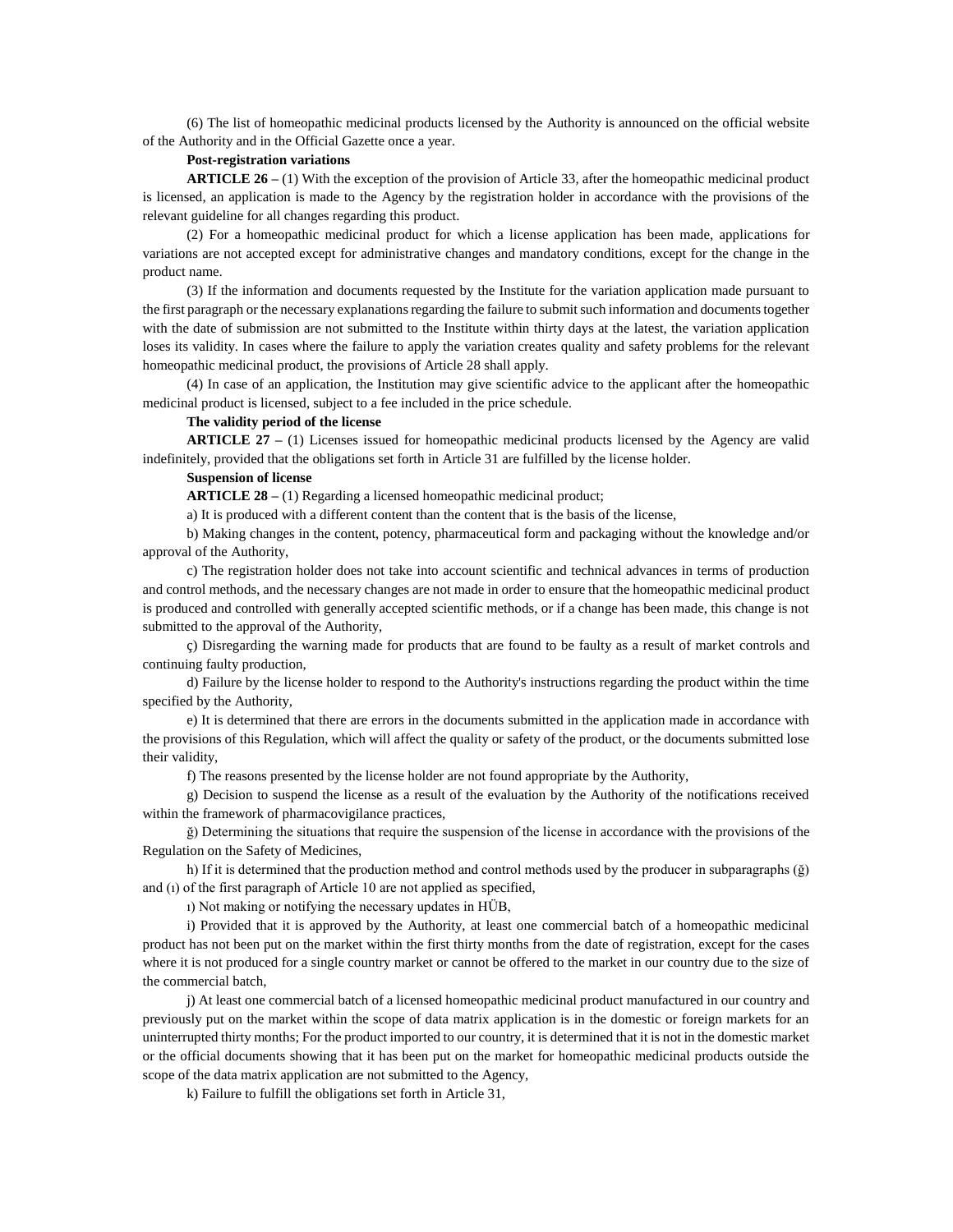l) Failure to comply with the provisions regarding packaging information and homeopathic medicinal product information specified in this Regulation,

m) Failure to fulfill the commitments in subparagraph (c) of the first paragraph of article 32 within the time specified in subparagraph (a) of the first paragraph of article 29,

If at least one of the conditions is detected, the license of the homeopathic medicinal product is suspended by the Authority.

(2) Production or importation of a homeopathic medicinal product, the license of which has been suspended, for placing on the market, shall be stopped. Homeopathic medicinal products that have already been imported or produced cannot be placed on the market unless the Agency decides otherwise. The decision on the homeopathic medicinal products available in the market is made by the Authority, taking into account the reason for the suspension of the license.

(3) The Institution may make an exception from the application of subparagraphs (i) and (j) of the first paragraph for homeopathic medicinal products that may cause serious public health problems if they are not ready for use or are not needed at all in our country's market but are exported.

(4) The list of homeopathic medicinal products whose licenses have been suspended is announced on the official website of the Institution.

(5) In case the products whose licenses have been suspended for the reasons specified in subparagraphs (i) or (j) of the first paragraph are desired to be placed on the market again, an application is made to the Authority for the suspension of the license, with a commitment to put the product on the market within six months at the latest, in accordance with the procedures determined by the Authority. If approved by the Authority, the product license is suspended. For products that are not placed on the market within the promised period, a transaction is established in accordance with Article 29.

## **Cancellation of license**

**ARTICLE 29 -** (1) In the presence of one of the following conditions, the license granted for the product is revoked:

a) Except for those listed in subparagraphs (i) and (j) of the cases listed in the first paragraph of Article 28, the documents proving the opposite of the reason for suspension are not submitted by the marketing authorization holder within six months at the latest, regarding the products whose license is suspended due to one or more of them. or the documents explaining the situation are not approved by the Institution.

b) The license holder's request and the Authority's approval, provided that there is no attachment or injunction notified to the Authority on the license.

c) The products are not placed on the market within the promised period pursuant to the fifth paragraph of Article 28.

(2) Production or import of a homeopathic medicinal product whose license has been revoked shall be stopped. The decision on the products currently on the market is taken by the Authority, taking into account the reason for the cancellation of the license.

(3) Licenses that are deemed suitable for cancellation according to subparagraph (b) of the first paragraph are announced on the official website of the Authority for a period of six months. The licenses in this situation are transferred, upon request, to real or legal persons who make a commitment to put the product on the market and meet the conditions for applying for a license set forth in this Regulation, provided that the application conditions for the transfer of license are met, upon the request of these persons and the consent of the license holder. The process of canceling the licenses for which transfer application has been made will not continue.

(4) The list of homeopathic medicinal products whose licenses have been revoked by the Authority is announced on the official website of the Authority.

## **Loss of license or product files**

**ARTICLE 30 –** (1) In case the license given by the Agency is lost, the license holder makes an application to the Agency for a lost license with an announcement in the national newspaper showing that the license is lost. In this case, a new license is issued.

(2) In case the registration file of the homeopathic medicinal product for which a registration application has been made is lost, the applicant or the registration holder makes an application to the Agency for a lost registration file. A copy of the file is given to the applicant for applications whose justification is approved by the Institution.

## **Liability of license holder**

**ARTICLE 31** – (1) The license holder is responsible to the Institution regarding the homeopathic medicinal product for which he is licensed: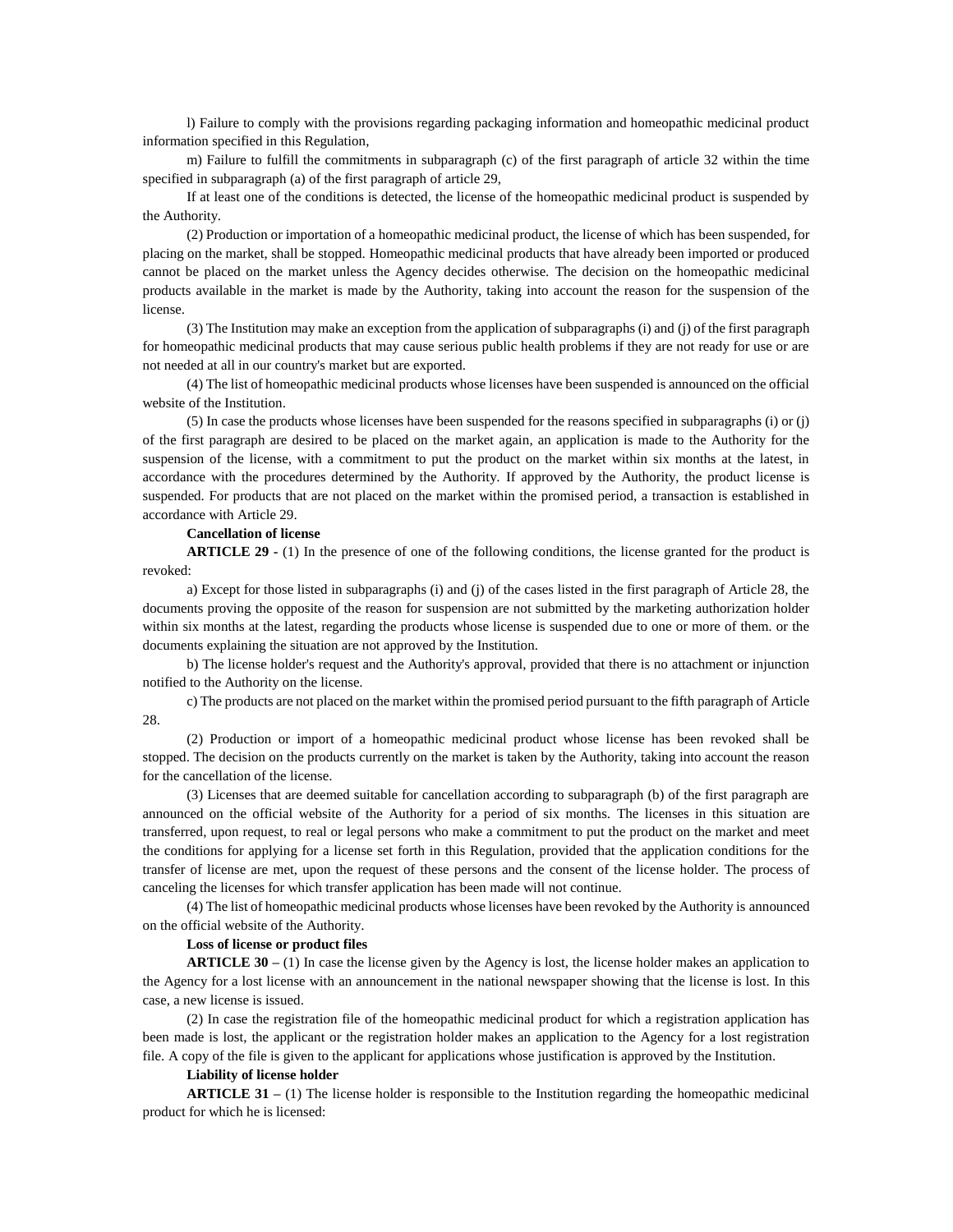a) Producing the homeopathic medicinal product in accordance with the specifications given in the application annex and accepted by the Institution.

b) Taking into account scientific and technical progress in terms of production and control methods and submitting it to the approval of the Institution in order to make any necessary changes in order to ensure that the homeopathic medicinal product is produced and controlled by generally accepted scientific methods.

c) When there is any change regarding the homeopathic medicinal product, notifying the Institution of the relevant change within the framework of the provisions of the relevant guideline.

ç) Updating the HUB when necessary to ensure the correct and safe use of the homeopathic medicinal product.

d) Responding to the issues requested by the Institution about the homeopathic medicinal product in a timely manner.

e) Fulfilling the obligations specified in the Regulation on the Safety of Medicines within the framework of pharmacovigilance practices.

f) Ensuring the market availability of the homeopathic medicinal product for which it is licensed.

g) Notifying the Institution immediately with all the details of any measures taken regarding the suspension of the registration or withdrawal of the homeopathic medicinal product from the market.

ğ) Payment of determined fees and charges related to homeopathic medicinal products.

h) The permanent presence of a qualified person responsible for product safety and his/her representative within the scope of pharmacovigilance practices.

ı) Taking the necessary measures to prevent the infections that can be transmitted in case the homeopathic medicinal product is a biological medicinal product.

i) If herbal drugs or preparations are used as a homeopathic stock, the plant from which this stock is obtained is correctly identified and, where applicable, grown in accordance with good agricultural practices.

j) Due to the quality and/or efficacy and/or safety of homeopathic medicinal products imported, exported or produced in our country under license; Notifying the Authority of the suspension or cancellation of the license, its withdrawal from the market or its recall in other countries where it is licensed.

k) Fulfilling the obligations regarding the Pharmaceutical Track and Trace System in the relevant guide.

(2) The Authority may request the license holder to provide the HÜB in a suitable format for fully and partially visually impaired persons.

(3) The license or the applicant is obliged to make an application in accordance with the principles set forth in this Regulation and to confirm the accuracy of the information and documents submitted to the Institute, and accepts all kinds of responsibility arising from the results of such information and documents.

(4) The license or the applicant is responsible for keeping the originals of all documents submitted to the Authority regarding the product and submitting them to the Authority when requested.

(5) The registration of the homeopathic medicinal product does not affect the legal and penal liability of the license holder.

## **license transfer**

**ARTICLE 32 –** (1) The registration of a homeopathic medicinal product licensed by the Agency can be transferred. The following documents are submitted to the Authority for license transfer procedures:

a) A court decision stating that the license has been transferred by the court, or the decision of the enforcement office that the license has been sold through forced execution, or the contract drawn up in the presence of a notary public and containing the following matters:

1) The name, registration date and number of the homeopathic medicinal product subject to the license transfer process.

2) Names and addresses of real or legal persons who will transfer the license and take over the license.

3) A report stating that the current homeopathic medicinal product file approved by the Institution, complete and updated, has been delivered to the transferee in full.

b) The following documents showing that the person transferring the license can fulfill all the responsibilities expected from the license holder:

1) For those who can apply for a license in Article 7, the original or notarized copy of the diploma showing that they belong to one of the professions specified, or the graduation certificate obtained from the Higher Education Council.

2) In case of being a legal person, the Turkish Trade Registry newspaper stating the partners of the company and the duties and titles of the responsible persons.

3) Documents related to the pharmacovigilance officer within the scope of the Regulation on the Safety of Medicines.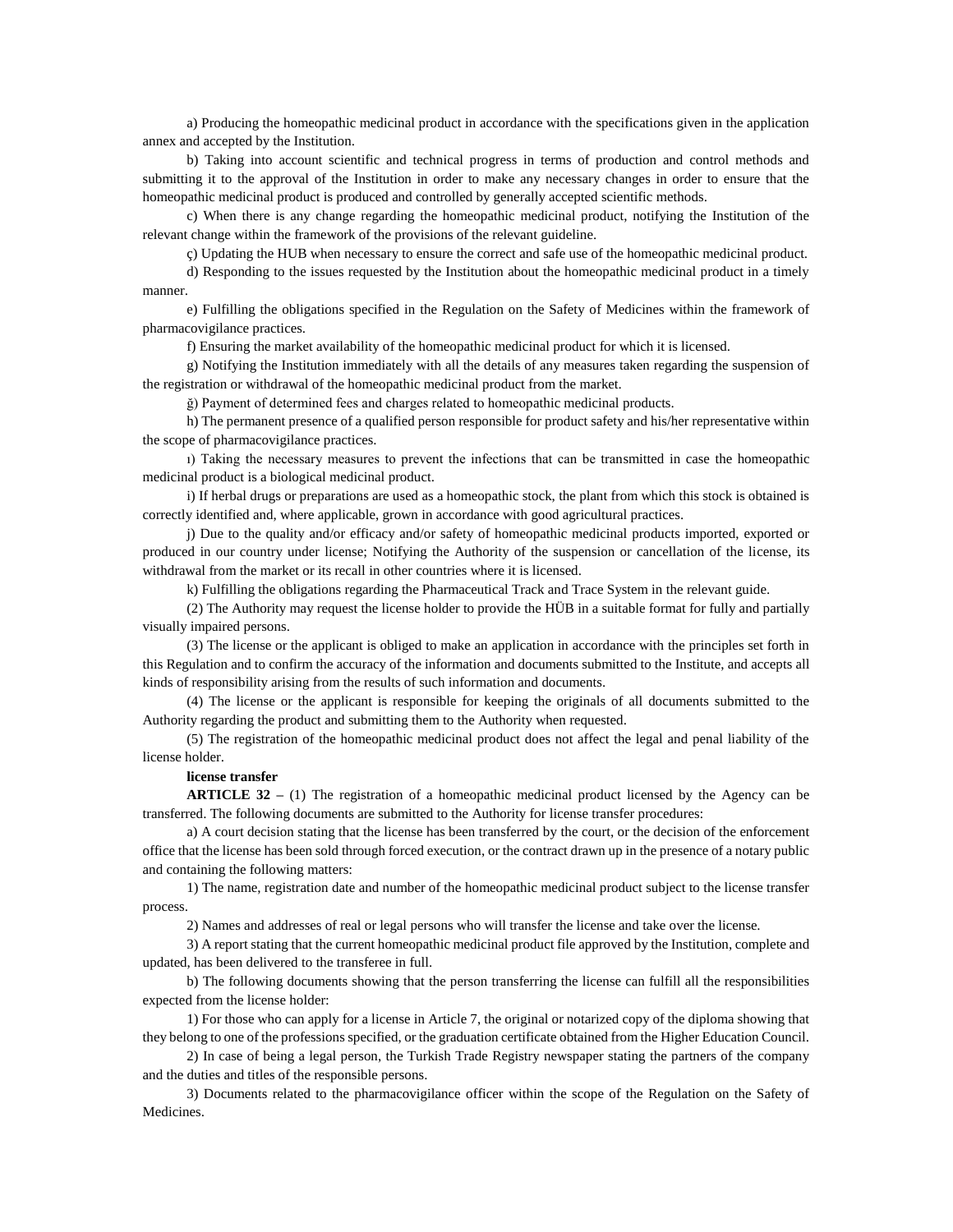4) The document defining the science service within the scope of the Regulation on Promotional Activities of Medicinal Products for Human Use and the address, telephone number and KEP address of this service.

c) The name, surname, address, telephone numbers and KEP address of the person who has taken over the license, together with the updated HÜB of the homeopathic medicinal product, a copy of the inner and outer packaging, and the original of the previous license for the product in question, in case of transfers made through a notary public; In cases where the updated HÜB cannot be submitted, a fully prepared undertaking by the transferee stating that all necessary changes and updates regarding the product's HÜB will be made in line with the relevant guidelines after the product's license transfer process is completed, and that no sales permit application will be made without obtaining approval.

ç) In the case of importation of a homeopathic medicinal product, a document issued by the licensing company showing that the real or legal person making the import is the only authorized representative for the import, licensing and sale of the said product in Turkey.

d) In case the homeopathic medicinal product is produced under license, a document issued by the licensing company showing that the real or legal person making the production is the only authorized representative for the licensing, production and sale of the said product in Turkey.

e) In case the applicant is not a manufacturer for homeopathic medicinal products to be manufactured in Turkey, the contract for contract manufacturing with a manufacturer that meets the conditions specified in the Regulation on Manufacturers of Medicinal Products for Human Use.

(2) In addition to the documents listed in the first paragraph, the following matters are valid for transfers made through a notary public:

a) A letter of undertaking prepared by the transferee company stating that no changes were made regarding the homeopathic medicinal product during the transfer application must be submitted.

b) In the event that a letter of undertaking prepared by the transferee company, stating that all necessary changes and updates will be made regarding the homeopathic medicinal product will be made after the transfer, is submitted in full, the necessary updates regarding the existing product file and the actions to eliminate the deficiencies, if any, are carried out after the registration transfer of the product. After that, it is done in accordance with the relevant guidelines and it is not possible to apply for a sales permit without obtaining approval.

c) In case of demand; With the condition of a written and notarized agreement of the companies that transfer and take over the license, the products with old barcodes are allowed to be produced and put on the market only by the transferee company for a period of six months after the new license is issued. Control processes regarding the production notifications of the products in this situation are carried out through the Pharmaceutical Tracking System. These products can be found in the market until their expiration date. The supply of the transferred products to the market is stopped by the transferor company. Products with old barcodes can be imported by the transferor company for a period of six months after the new license is issued, provided that the companies that transferred and took over the license have a written and notarized agreement.

(3) In case the licensor changes the real or legal person authorized by the licensing firm regarding the licensing/sale/production of the product in question in Turkey, in addition to the documents listed in the first paragraph, a letter stating that the current license holder has returned the original license is submitted; When a court decision is presented showing that the current license holder has no authority, all the requirements in this article must be fulfilled, together with the current Module 1 file of the homeopathic medicinal product, except for subparagraph (a) of the first paragraph.

(4) The Authority evaluates the license transfer application within thirty days.

## **Transfer of license application**

**ARTICLE 33 –** (1) The real or legal person applying for a license may transfer the rights arising from the application to another real or legal person by fulfilling the relevant conditions specified in Article 32.

#### **Obtaining a sales permit**

**ARTICLE 34 –** (1) Pursuant to the provisions of this Regulation, it is obligatory to obtain a sales permit for the homeopathic medicinal product to be licensed by the Authority and put on the market for the first time.

(2) Licensee; In case of carrying out the storage activities in the facilities belonging to its own real or legal entity, the document issued by the Institution, in other cases the document issued by the Institution regarding the storage place, the document signed between the parties for the storage of the product, the registration certificate of the parties, together with the sales permit application, shall be submitted to the Institution.

(3) The Institution examines all printed materials regarding the homeopathic medicinal product applied for sales permit for necessary information.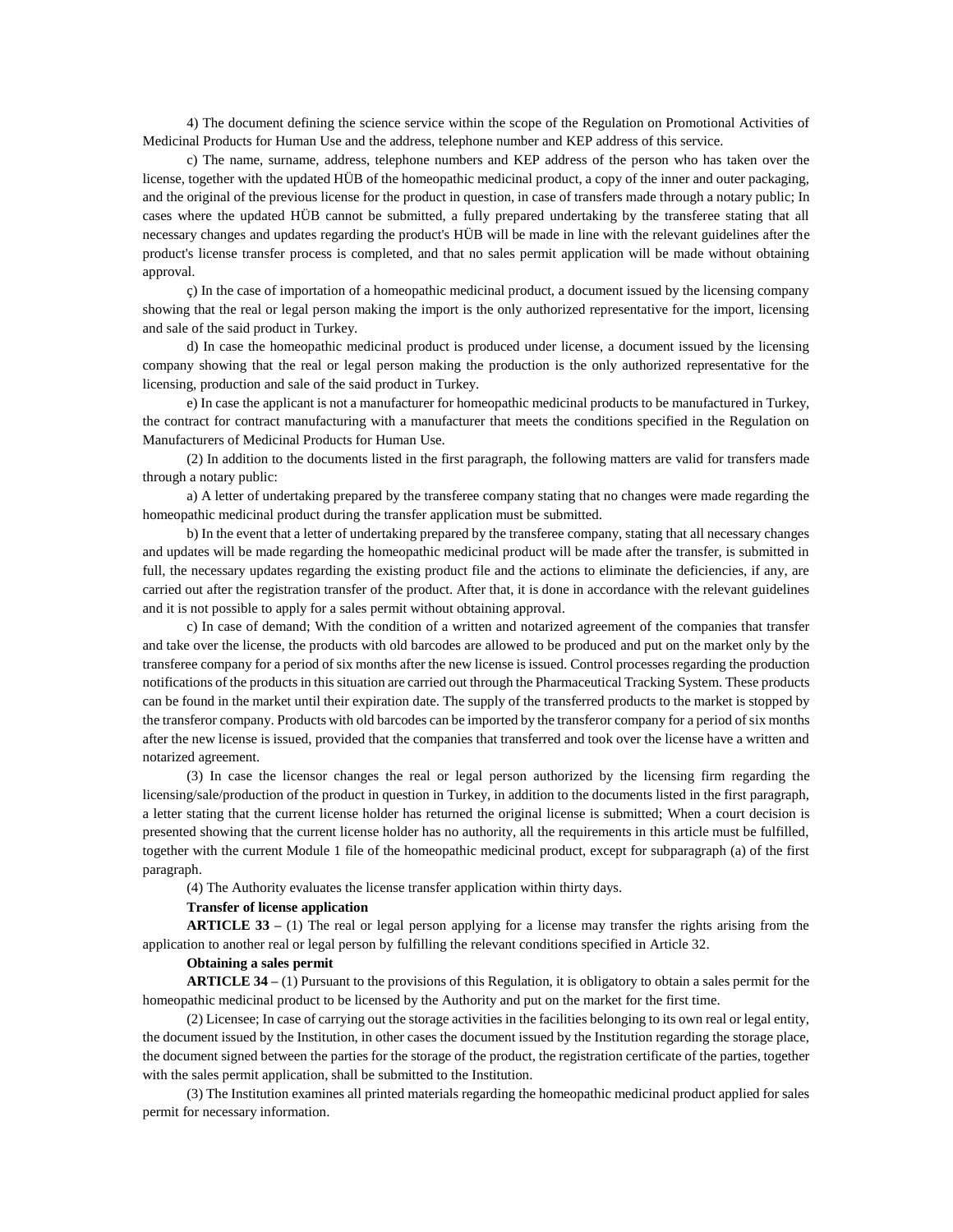(4) It is not necessary to obtain a resale permit for transactions that lead to changes in the packaging information and/or characteristics and/or HÜB of the homeopathic medicinal product. However, after the transfer of the production place from abroad to our country or from our country to abroad, packaging size change, after the license transfer process and before the products whose license is suspended in accordance with the fifth paragraph of the 28th article, are put on the market; A sales permit must be obtained by applying to the Authority together with the documents specified in the second paragraph.

## **Marketing authorization of homeopathic medicinal products containing blood products**

**ARTICLE 35 –** (1) The license/permit holder for blood products with a sales permit, for which a license has been applied for or for which a license has been applied, applies to the Authority to obtain a marketing authorization for each batch of the product, in addition to the issues in Article 34, before placing the product on the market.

(2) Before the marketing authorization, the analyzes determined according to the product for each batch of blood products or homeopathic medicinal products containing blood products and for each plasma pool used in these series must have been performed in the Institution's laboratory or in a laboratory accepted by the Institution for this purpose. However, in cases where the blood product is not included as a homeopathic stock in the content of the homeopathic medicinal product and the reasons for not providing the plasma pool are approved by the Institution; The analyzes determined according to the product for each batch of the homeopathic medicinal product, without seeking a plasma pool analysis, must be performed in the Institution's laboratory or in a laboratory accepted by the Institution for this purpose.

(3) In order to obtain a marketing authorization for blood products or homeopathic medicinal products containing blood products, the relevant homeopathic medicinal products can be placed on the market if the amount requested to be offered for sale and the documents and information specified below are submitted to the Agency and the analyzes made in accordance with the second paragraph and the aforementioned documents are approved by the Agency. presentation is allowed.

a) Name and content of the homeopathic medicinal product.

b) Serial release certificate issued by an accredited national or international laboratory for each batch of bulk or finished product (approved by apostille/consulate if the document is obtained from abroad).

c) The original of the analysis certificate approved by the technical manager of the production center for each batch.

ç) A document showing the amount of products sold, issued by the license holder and, where applicable, by the licensor company, showing in which countries each batch is sold or, in cases where the whole batch is imported to our country, in which countries/countries the plasma pools used in the relevant series are used.

d) The rules based on plasma donation, the date of collection of plasma and the type of donor (volunteer, paid) and the list of donors when necessary.

e) A document issued by an accredited national or international laboratory stating that the HBsAg, HIV ½ and HCV RNA tests of the samples belonging to each plasma pool were applied and the results.

f) For each series, a document issued by the manufacturer stating that the donors are safe in terms of suspected diseases or diseases determined by the Institution (such as Creutzfeld-Jacob (CJ) disease) and that there are no donors with these diseases among the donors.

g) The current variation commitment for the product whose serial number is specified, issued by the licensee and, where applicable, the licensor.

(4) For the homeopathic medicinal products that are intended to be imported as bulk product and put on the market by producing the finished product in our country, the third paragraph (a), (b), (c), (d), ( In addition to the issues in e), (f) subparagraphs, the original document issued by the license holder and, where applicable, the licensing company, showing the countries where other products using plasma pools used in bulk products are licensed/produced and in which countries they are sold, must be submitted to the Authority. For blood products imported in bulk and produced in our country and licensed and licensed accordingly, all documents are submitted within the scope of this paragraph and only the commitment expressed in subparagraph  $(g)$  of the third paragraph is submitted, provided that the analyzes made in accordance with the second paragraph and the relevant information and documents are approved. market release is allowed.

## **CHAPTER SIX**

## **Miscellaneous and Final Provisions**

# **Confidence**

**ARTICLE 36** – (1) In the evaluations within the scope of the provisions of this Regulation, the Institution may take into account the evaluations made by the official health authorities of the countries.